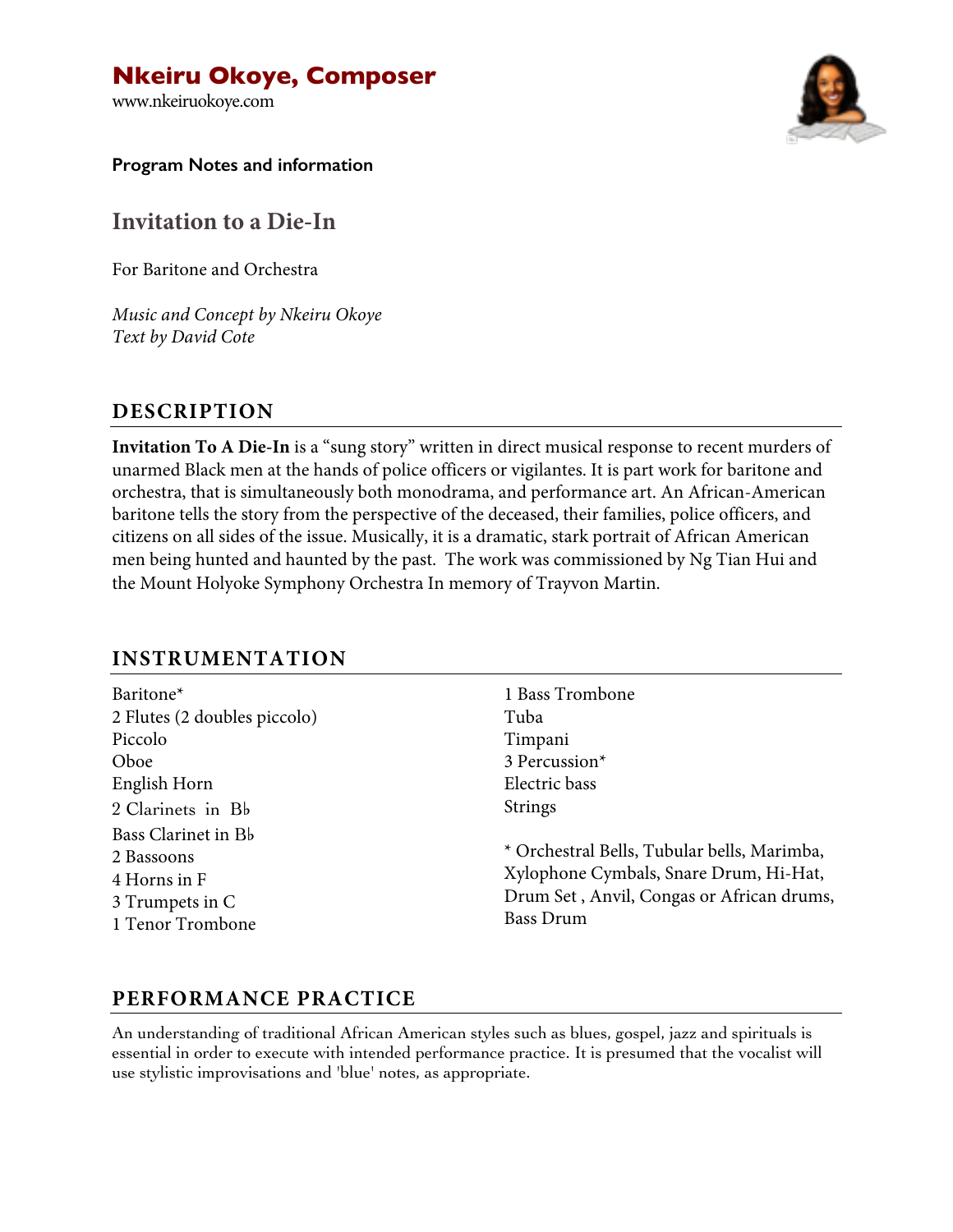## **Nkeiru Okoye, Composer**

Program notes for *Invitation to a Die-In*

## **COMPOSER'S PROGRAM NOTE**

The preliminary concept for **Invitation to a Die-In** came to me on New Year's Day 2015 in response to the rash of police slayings of Black men. I spoke to David Cote, my librettist, about it. After a few exchanges, he penned his poignant text, which I immediately loved. Yet, setting these words to music proved to be more difficult than anticipated. I'd never composed something so angry, painful, and disjointed.

Once the writing started, I instinctively decided to infuse the spiritual, "Witness," throughout the work, charging all to watch and be accountable for the events that would unfold. My initial arrangement combined a funeral march-like quality with rhythmic shifts that disorient the listener. The melody's tunefulness would clash with the dissonant, ascending, six-note figure that starts **Invitation** and resurfaces throughout the work's segments.

What I had not anticipated was my growing horror at writing a character who was deceased, looks reflectively over the events that cause his murder, and then capturing that murder through music as he pleads for his life. As I was completing **Invitation**, irony struck me: I had grown attached to this imagined young man after only months of working on him sporadically. How much more do family members mourn their actual sons, fathers, brothers, and uncles who die, having known them for a lifetime?

## **TEXT**

Text by David Cote

#### **BARITONE**

*Who will be a witness for my Lord? Oh, I will be a witness for my Lord.* 

I'm walking late at night. I'm walking home at noon. I'm walking home when it is dim. I'm walking home when it's too soon. I'm just standing on this corner, And I'm not gonna move.

And he is always watching, stalking, talking, yelling, telling, choking My life, my rights!

Hood up, head down, gotta get home.

Just another Black man in the middle of the road.

A man trying to make his way in the world. Down in the gutter you can see the blood swirl.

What was my crime? They say give me some time. When was my trial? They say might take a while.

Don't confuse my face with your fears. The Law puts a gun in your hand, But you are still a man. Are you blue, or are you, you? I don't see Black People or White People. I just see Blue People and You People. But you are a symbol of Justice,